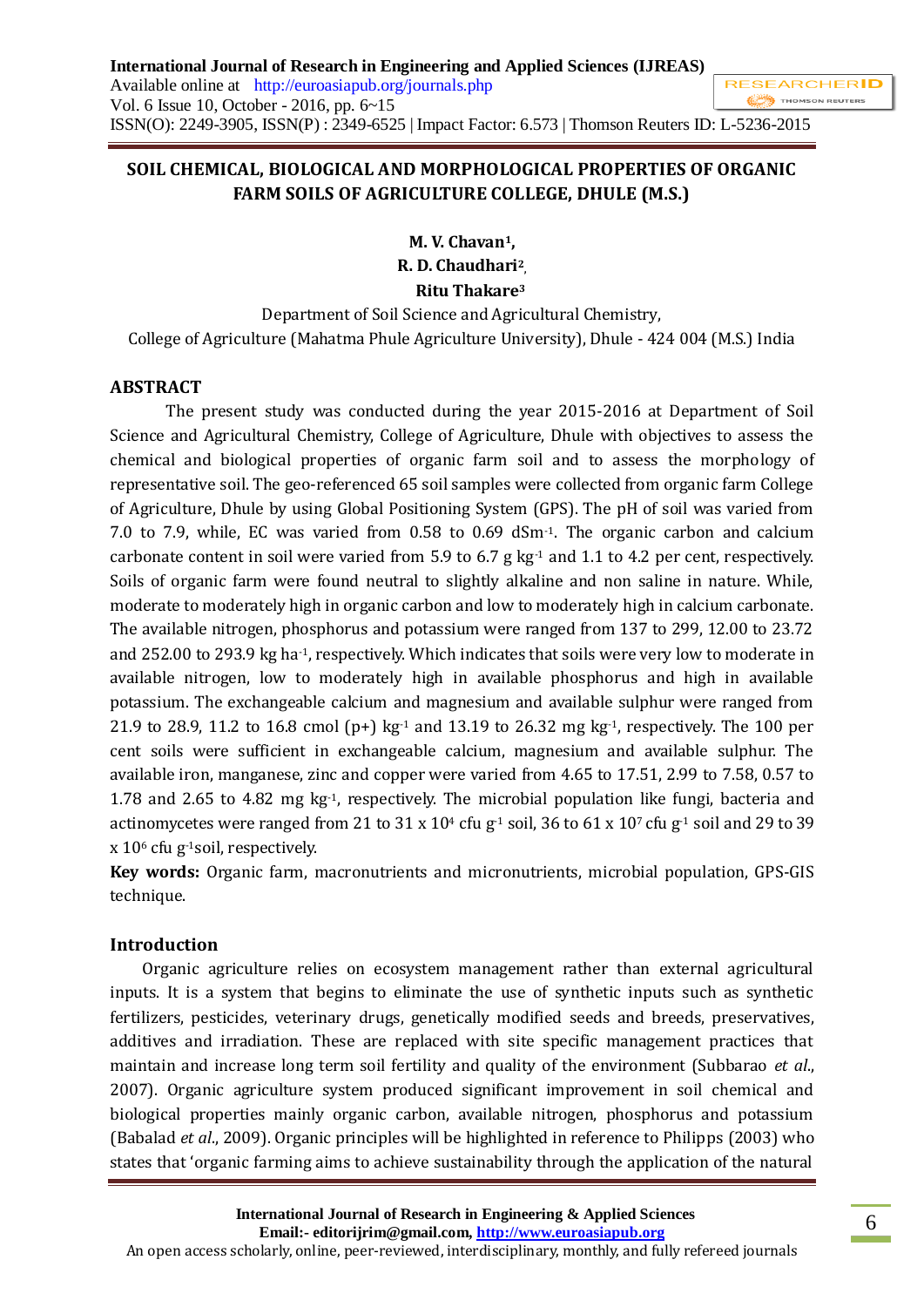biological cycles present in soils.' The organic farming methods aim to manage the soil so as to sustain and build soil fertility. This is achieved by recycling of nutrients, maintaining soil structural stability and soil biological activity to achieve crop and livestock health, thus reducing the need for artificial inputs. The use of organic manure not only supply sufficient nutrient but also improve physico-chemical and biological properties of soil. Moreover, release of many organic acids during decomposition of FYM convert unavailable soil nutrients into available nutrients (Lakum *et al*., 2011). The present investigation was therefore carried out with objectives to study the soil fertility of organic farm soils of Agriculture College, Dhule.

#### **Material and methods**

Agriculture College Farm, Dhule (Maharashtra) lies between 210 23" North latitude and 740 19" East longitudes. Agro-climatically, Dhule comes under scarcity zone and is situated at an elevation of 258 m above mean sea level. The average annual rainfall of the place is 597 mm. The initial soil sample (0-22.5 cm) was collected from adjacent field, where organic matter was not added. The 65 surface soil samples (0-22.5 cm) were collected by using systematic soil sampling methodology based on GPS at 20 m grid from organic farm, College of Agriculture, Dhule. One representative profile sample was taken from organic farm for morphology study. The collected soil samples were processed and analyzed for their nutrient status by standard analytical methods at Department of Soil Science and Agricultural Chemistry, College of Agriculture, Dhule.

Soil samples were analyzed for chemical characteristics by following standard analytical techniques. Soil reaction was determined in 1:2.5 suspension using standard pH meter by potentiometry and the electrical conductivity was determined by 1:2.5 suspension using EC meter by Conductometry (Jackson, 1973). Soil organic carbon was estimated using wet oxidation method (Nelson and Sommer, 1982) and  $CaCO<sub>3</sub>$  was determined by Acid neutralization method by (Alison and Moodie, 1965). The available nitrogen was estimated by Modified alkaline permanganate method (Subbiah and Asija, 1956), available phosphorus was estimated by 0.5M NaHCO<sub>3</sub> pH 8.5 method (Watanabe and Olsen, 1965), available potassium was estimated by Neutral Normal NH4OAc Flame Photometer (Jackson, 1973). The exchangeable cations (Ca and Mg) were estimated by versenate titration (Hoffman and Shapiro 1954) and Available Sulphur was estimated by 0.15% CaCl<sub>2</sub> extractable method (Williams and Steinbergs, 1959). The DTPA micronutrient (Fe, Mn, Zn, Cu) were estimated by Atomic Absorption Spectrophotomèter (Lindsay and Norvell, 1978). The biological properties like fungal, bacterial and actinomycetes count were determined by Serial dilution pour plate (Dhingra and Sinclair, 1993). Morphological properties like soil colour was determined by Munsell colour chart (Soil survey staff, 1975).

# **Results and discussion**

# **Chemical and biological properties of initial soil sample**

 The data pertaining to different parameters of initial soil sample was presented in Table 1.The pH of the initial soil sample was 8.1 which showed that soil was moderately alkaline in nature. This might be due to medium deep black soils brought under irrigation since long which shifted to alkaline condition. The EC of initial soil sample was 0.75 dSm-1. It was observed that soils were normal in nature. The similar results were reported by Waikar *et al*., (2004) for the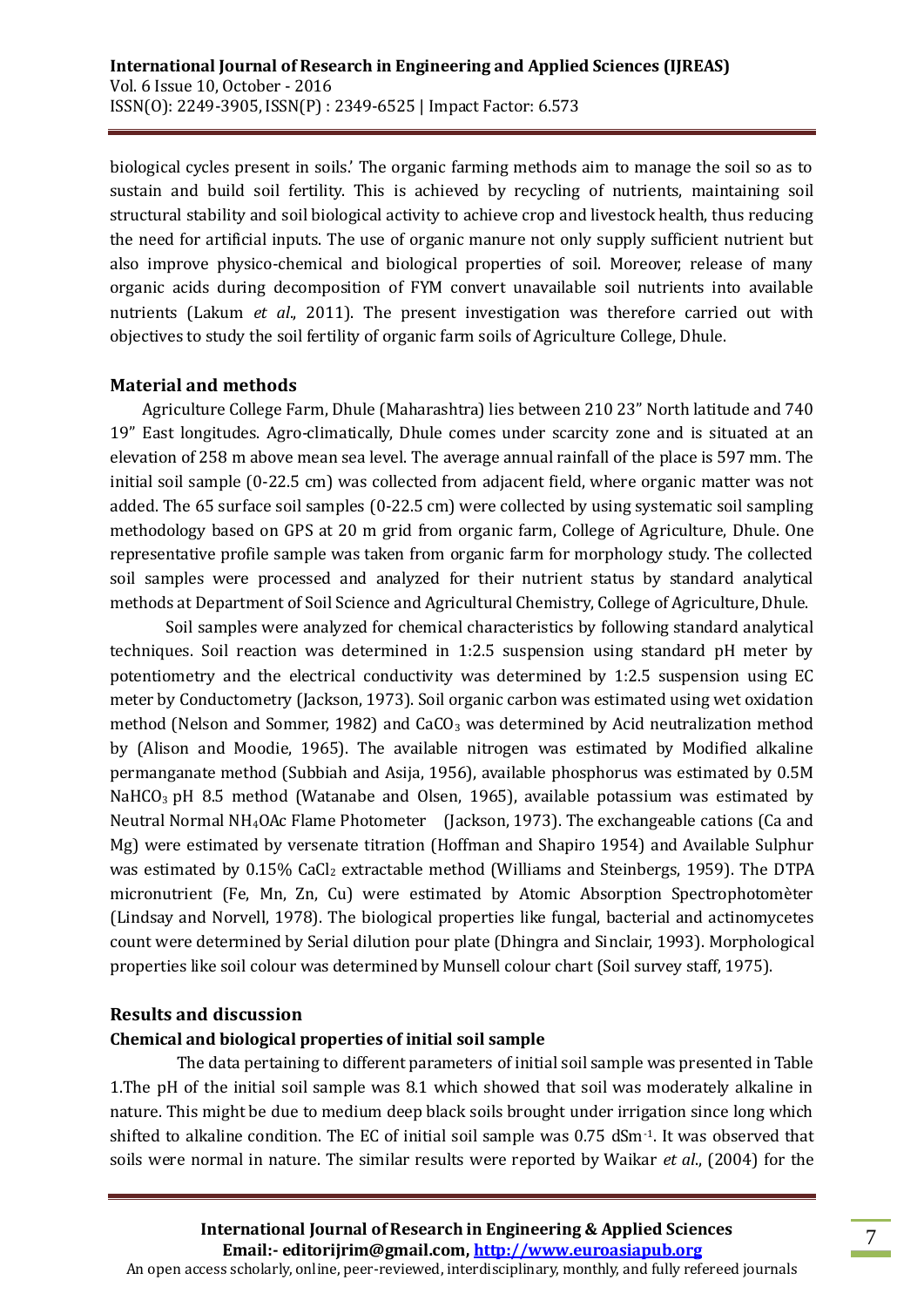soils of Maharashtra. The organic carbon content was 5.4 g kg<sup>-1</sup> which comes under the moderate category. The moderate organic carbon content might be due to high temperature prevailing during the summer under the semi-arid climate of Dhule Tehsil which favours for high rate of decomposition of organic matter in soil. The calcium carbonate content in soil was 5.2 per cent which comes under high category.

The available nitrogen content in initial soil sample was  $126$  kg ha $\cdot$  (Table 1) which indicated that soils have very low available nitrogen content. Available phosphorus content in initial soil sample was 8.00 kg ha-1. Low status of soil available P in soils of studied area might be due to alkaline soil reaction and high content of  $CaCO<sub>3</sub>$  in the soil. The initial soil sample was in moderately high category  $(241 \text{ kg ha}^{-1})$  in respect of available K. The high content of available K in the soil could be attributed due to the dissolution and diffusion of K from internal crystal lattice of silicate clay minerals under the condition of high clay content especially of montmorillonitic clay minerals present in soil (Durgude, 1999). The exchangeable calcium and magnesium in soil was 21.3 and 10.9 [cmol (p+) kg $-1$ ], respectively. The available sulphur in initial soil sample was 9.0 mg kg-1.

| <b>Particulars</b>                                | <b>Value</b> |  |  |
|---------------------------------------------------|--------------|--|--|
| pH                                                | 8.1          |  |  |
| $EC$ (dSm <sup>-1</sup> )                         | 0.75         |  |  |
| Organic carbon $(g kg^{-1})$                      | 5.4          |  |  |
| $CaCO3(\%)$                                       | 5.2          |  |  |
| Available N $(kg ha-1)$                           | 126          |  |  |
| Available $P$ (kg ha <sup>-1</sup> )              | 8.00         |  |  |
| Available K $(kg ha^{-1})$                        | 241          |  |  |
| Exchangeable $Ca(cmol(p+) kg^{-1})$               | 21.30        |  |  |
| Exchangeable Mg(cmol(p+) $kg^{-1}$ )              | 10.90        |  |  |
| Available S $(mg kg-1)$                           | 9.0          |  |  |
| Available Fe $(mg kg^{-1})$                       | 4.60         |  |  |
| Available Mn $(mg kg^{-1})$                       | 2.90         |  |  |
| Available $Zn$ (mg $kg^{-1}$ )                    | 0.52         |  |  |
| Available Cu $(mg kg^{-1})$                       | 1.3          |  |  |
| Fungi (x $10^4$ cfu g <sup>-1</sup> soil)         | 11           |  |  |
| Bacteria (x $10^7$ cfu g <sup>-1</sup> soil)      | 26           |  |  |
| Actinomycetes (x $10^6$ cfu g <sup>-1</sup> soil) | 14           |  |  |

Table 1.Chemical and biological properties of initial soil sample

Initially, iron, manganese, zinc and copper contents in soil were 4.60, 2.90, 0.52 and 1.3 mg kg<sup>-1</sup>, respectively. The fungal, bacterial and actinomycetes population was  $11 \times 10^4$  cfu g<sup>-1</sup>soil,  $26 \times 10^7$  cfu g<sup>-1</sup>soil and  $14 \times 10^6$  cfu g<sup>-1</sup>soil of, respectively.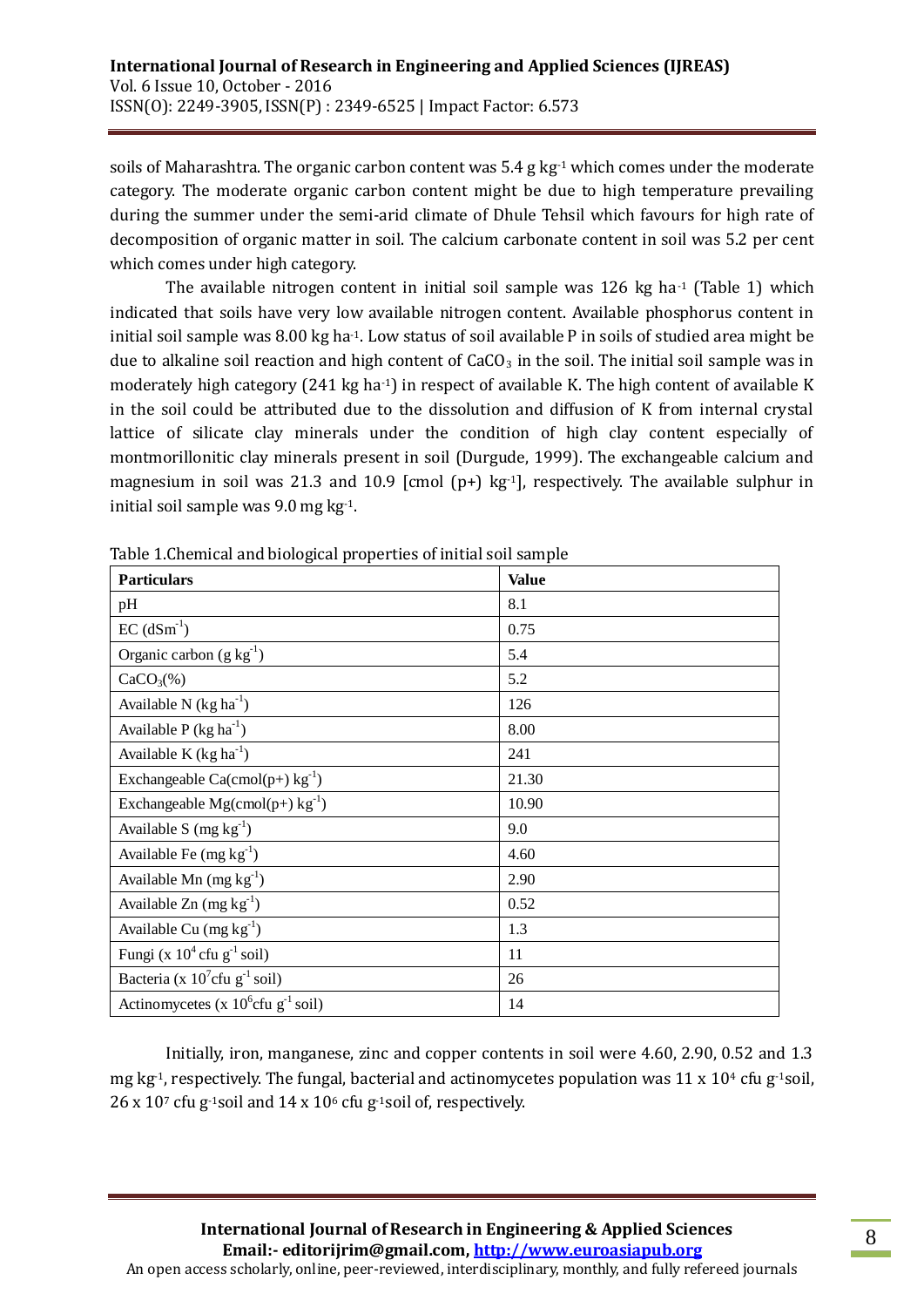### **Chemical and biological properties of organic farm soils**

The 65 soil samples collected from organic farm, College of Agriculture, Dhule were chemically analyzed. The data pertaining to 65 soil samples of organic farm for different chemical parameters were categorized as per the standard categorization ratings and the mean and range was given.

#### *pH, EC, organic carbon and CaCO<sup>3</sup>*

 The pH of organic farm soils ranged from 7.0 to 7.9. The mean pH was 7.44 (Table 2). Soils are in general neutral to slightly alkaline in nature, it might be due to medium deep black soils brought under irrigation since long that have shifted to alkaline condition. The similar nature of observations was also reported by Patil *et al*., (2003) in soils of Vertisols. The EC of soils were ranged from 0.58 to 0.69 dSm-1, the mean of EC for all soil samples was 0.64 dSm-1. It was observed that all 65 soils were non saline in nature. Similar results were reported by Patil *et al*., (2011) at Karlawad village in Navalgund taluka of Dharwad district of Karnataka. The electrical conductivity of soil varies depending on the amount of moisture held by soil particles. The EC indicated that soils were normal in respect of salt content and hence, suitable for healthy plant growth. The organic carbon content ranged from 5.9 to 6.7 g kg-1 with the mean of 6.34 g kg<sup>-1</sup>. The soils were moderate to moderately high in organic carbon content. The similar nature of observations were recorded for organic carbon by Okur *et al*. (2009) in vineyard soils under organic and conventional farming systems. Besides this high input of FYM and crop residues and coarse textured soil is also responsible for high organic carbon. The calcium carbonates in soil samples were ranged from 1.1 to 4.2 per cent with an average of 1.94 per cent. The soils were very low to moderately high in calcium carbonate content. Similar observations were recorded for calcium carbonate by Ibanez *et al*. (2013) in soil attributes of semiarid areas. The calcareousness of soils is common feature in soils of arid and semi arid climate particularly in Vertisols (black soils) due to precipitation of carbonates and bicarbonates under water stress.

| Particulars | pH          | EC<br>$(dSm^{-1})$ | Organic Carbon<br>$(g kg^{-1})$ | CaCO <sub>3</sub><br>(% ) |
|-------------|-------------|--------------------|---------------------------------|---------------------------|
| Mean        | 7.44        | 0.64               | 6.34                            | 1.94                      |
| Range       | $7.0 - 7.9$ | $0.58 - 0.69$      | $5.9 - 6.7$                     | $1.1 - 4.2$               |

Table. 2 Soil pH, EC, Organic Carbon and CaCO<sub>3</sub> status of organic farm, College of

Agriculture, Dhule

#### *N, P, K, Ca Mg and S*

The data presented in (Table 3) revealed that the available nitrogen contents in soils varied from 137 to 299 kg ha-1 with an average of 249.94 kg ha**-**1. The soils were very low to moderate content in case of nitrogen, the low available nitrogen in most of the soils might be due to the higher temperature in semiarid climate of Dhule district, which might have declined the organic matter status by faster degradation resulted in low status of available nitrogen. The available phosphorus in soils was ranged from 12 to 23.72 kg ha<sup>-1</sup> with a mean value of 18.30 kg ha<sup>-1</sup>. The soils were low to moderately high content in available phosphorus. Low to high status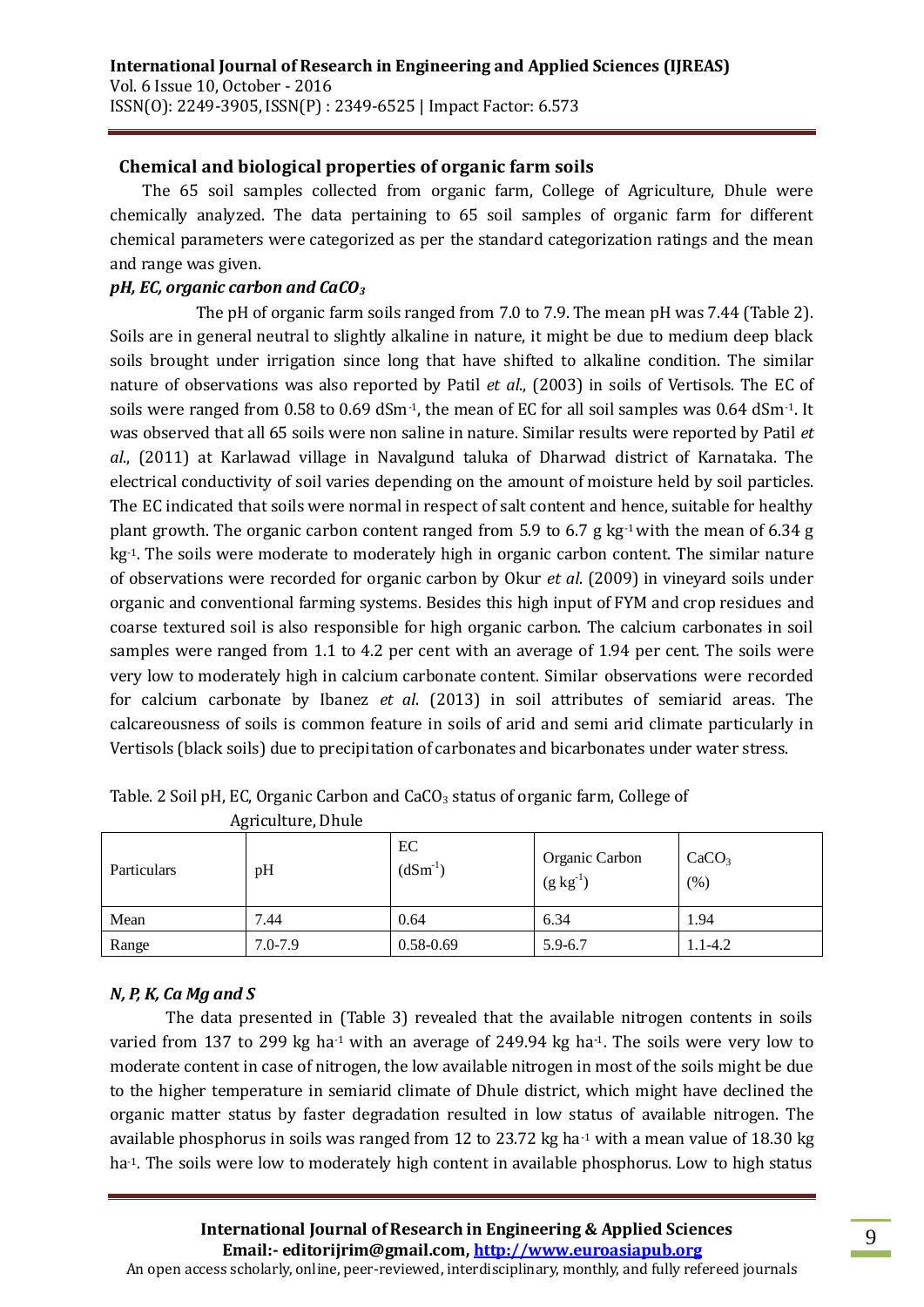of available P in soils of studied area might be due to alkaline soil reaction and high content of  $CaCO<sub>3</sub>$  in the soil. The range is quite large which might be due to variation in soil properties viz. pH, calcareousness, organic matter content, texture and various management and agronomic practices. The similar trend of available phosphorus were also reported by Rangaraj *et al*., (2007) and Parthsarthi *et al*., (2008). They found that, incorporation of organic manures increase the available phosphorus status to maximum level. The available potassium in soils was ranged from 252 to 293.90 kg ha-1 with an average of 272.95 kg ha-1. The soils were high content in available potassium. The high content of available K in the soil could be attributed due to the dissolution and diffusion of K from internal crystal lattice of silicate clay minerals under the condition of high clay content especially of montmorillonitic clay minerals present in soil (Durgude, 1999).

The exchangeable calcium in soils ranged from 21.90 to 28.90 cmol  $(p+)$  kg<sup>-1</sup> with an average of 26.29 cmol  $(p+)$  kg<sup>-1</sup>. The soils was sufficient in exchangeable calcium, as the critical limit of available calcium is 20 cmol  $(p+)$  kg-1. The higher amount of exchangeable Ca content found in soils under study may be due to high clay content and calcareous nature. The sufficiency of exchangeable Ca is due to no leaching of bases and moderate to high organic carbon values. Similar trend was also recorded by Barker *et al.* (1997) with the use of composts and agricultural by-products and wastes in Vertisols. The exchangeable magnesium in soils were ranged from 11.20 to 16.80 cmol (p+) kg<sup>-1</sup> with an average of 13.80 cmol (p+) kg<sup>-1</sup>. All the soil samples were in sufficient category, as the critical limit of exchangeable magnesium is 10 cmol  $(p+)$  kg<sup>1</sup>. Sufficiency of Mg may be due to its genesis in the semiarid area. Less leaching because of low precipitation, moderate to high organic carbon and calcareousness of soil responsible for availability of magnesium in soil. The similar results were observed by Dhamak *et al*. (2014) in vertisol.

|                    | Soil available macro nutrients |                          |                |                                 |                                 |                |
|--------------------|--------------------------------|--------------------------|----------------|---------------------------------|---------------------------------|----------------|
| <b>Particulars</b> | N                              | P                        | K              | Ca                              | Mg                              | S              |
|                    | $(kg ha^{-1})$                 | $(kg ha^{-1})$           | $(kg ha^{-1})$ | $[{\rm cmol}(p+){\rm kg}^{-1}]$ | $[{\rm cmol}(p+){\rm kg}^{-1}]$ | $(mg kg^{-1})$ |
| Mean               | 249.94                         | 18.30                    | 272.95         | 26.29                           | 13.80                           | 18.38          |
| Range              | 137-299                        | 12-23.72                 | 252-293.90     | 21.90-28.90                     | 11.20-16.80                     | 13.19-26.32    |
| Critical limit     | $\overline{\phantom{0}}$       | ۰                        |                | 20                              | 10                              | 10             |
| Sufficient         | -                              | $\overline{\phantom{0}}$ | ۰              | 65                              | 65                              | 65             |

Table 3. Soil Available macro nutrient status of organic farm College of Agriculture, Dhule

The available sulphur in soils ranged from 13.19 to 26.32 mg kg-1with an average of 18.38 mg kg-1. All the soil samples were in sufficient range for available sulphur. The sufficiency of available sulphur is directly proportional to the organic matter content of the soil. Similar results were found by Jat and Yadav (2006) in soils of Entisols of Jaipur District, Rajasthan. Sufficiency might be due to moderate to high content of organic carbon and fine texture of soils. The moderate to high in available S content in soil may be because of accumulation of  $SO_4^-$  in surface layer. At high pH and calcareousness, sulphur availability is greater in the soil.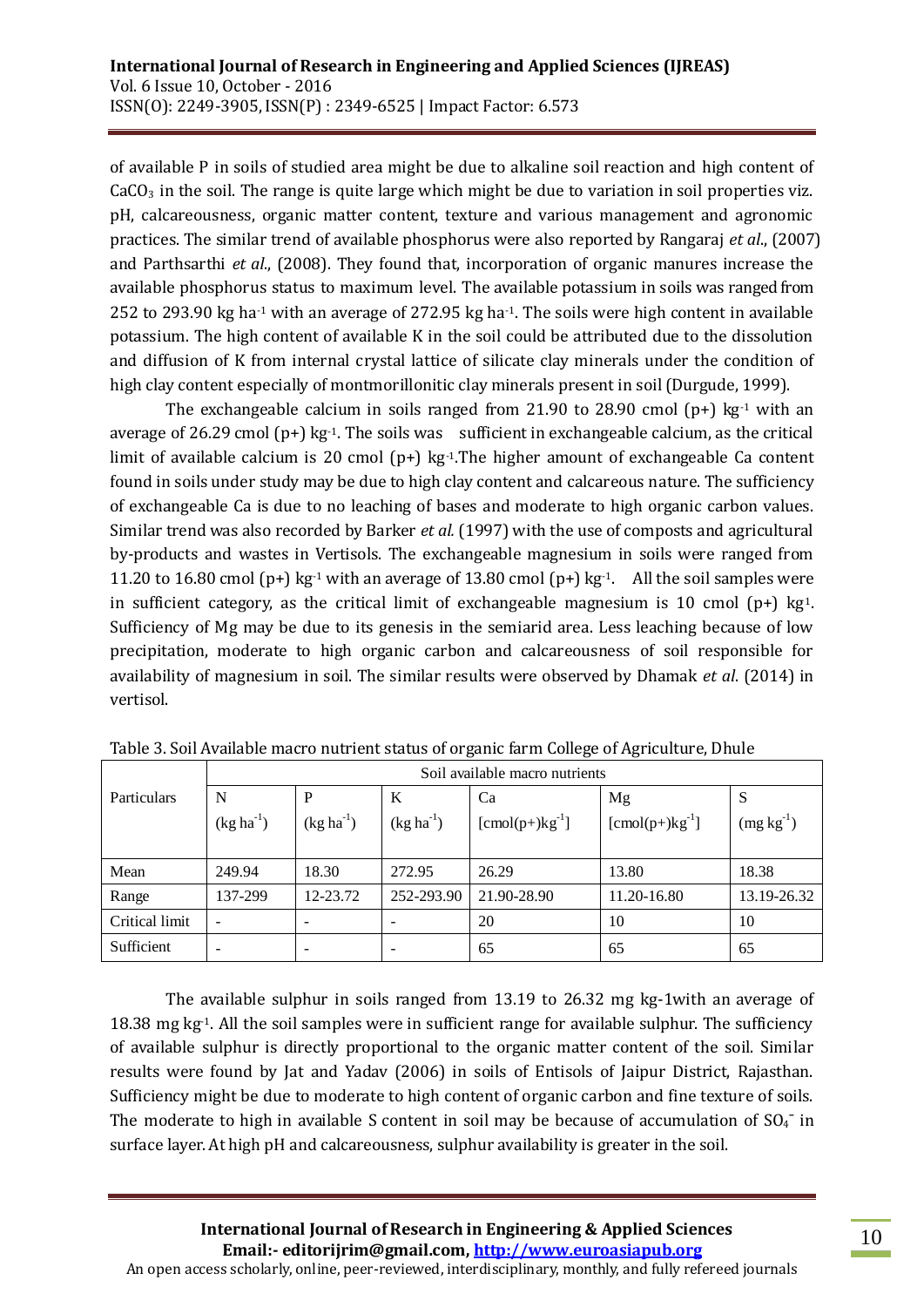### *Fe, Mn, Zn and Cu*

The available iron (Table 4) in soils ranged from 4.65 to 17.51 mg kg<sup>-1</sup> with an average of 7.59 mg kg<sup>-1</sup>. The data indicated that 100 per cent soil samples of organic farm, College of Agriculture, Dhule were sufficient in iron content. The similar trend in Fe was reported by Abebe (2001) in their investigation on the effect of manure on some physico-chemical properties of calcareous soil. The availability of Fe is due to organic matter content. As the pH is low and NPK availability is low or adequate, the Fe content is higher in soil (Singh and Rathore, 2013).The available manganese in soils was ranged from 2.99 to 7.58 mg kg<sup>-1</sup> with an average of 5.04 mg kg<sup>-1</sup>. However, the data recorded clearly indicated that the, organic farm soils are sufficient in manganese content. The sufficiency of available Mn might be due to high organic matter content under optimum soil reaction. Similar observations were also reported by Meenakshi *et al*. (2005) with spatial distribution of micronutrients in soils of Patiala district. The available zinc in soils ranged from 0.57 to 1.78 mg kg-1with an average of 1.01 mg kg-1. The results showed that, 95.38 per cent soils were sufficient and 4.62 per cent soils were deficient in Zinc. The deficiency of available zinc might be due to low organic matter content in soil, which acts as natural chelating agent, washout of the upper soil surface and excess of pH in soil. The similar observations were also reported by Kumar *et al*., (2014) in soils of vertisol of Kabeerdham district of Chattisgargh. Data indicated that the majority of soils were deficient in Zn status, it might be due to alkaline soil reaction. The available copper in soils was varied from 2.65 to 4.82 mg kg<sup>-1</sup>with average value of 3.30 mg kg-1. Data indicated that 100 per cent soil samples of organic farm, College of Agriculture, Dhule were sufficient in copper content. Similar results were observed by Venkatesh *et al*., (2003) in soils of various land use systems of Meghalaya. The sufficiency of Cu in soils might be due to interactive effect of soil properties like pH, EC and OC which have dominant role in the availability of Cu.

|                | Available micronutrients $(mg kg-1)$ |           |               |                |  |  |
|----------------|--------------------------------------|-----------|---------------|----------------|--|--|
| Particular     | Fe                                   | Mn<br>Zn  |               | Cu             |  |  |
| Mean           | 7.59                                 | 5.04      | 1.01          | 3.30           |  |  |
| Range          | 4.65-17.51                           | 2.99-7.58 | $0.57 - 1.78$ | 2.65-4.82      |  |  |
| Critical limit | 4.5                                  | 2.0       | 0.6           | 0.2            |  |  |
| Sufficient     | 65                                   | 65        | 62            | 65             |  |  |
| Deficient      | $\theta$                             | $\theta$  | 3             | $\overline{0}$ |  |  |

#### *Microbial population*

The data in relation to microbial population are presented in Table 5. The fungal population in soils was varied from 21 to 31 x 10<sup>4</sup> cfu g<sup>-1</sup> soil and with an average of 25.21 x 10<sup>4</sup> cfu g-1soil. Beneficial effects of FYM and vermicompost on fungal population was noticed by Kumar *et al*. (2010). This data was closely confirmative with the results reported by Nakhro and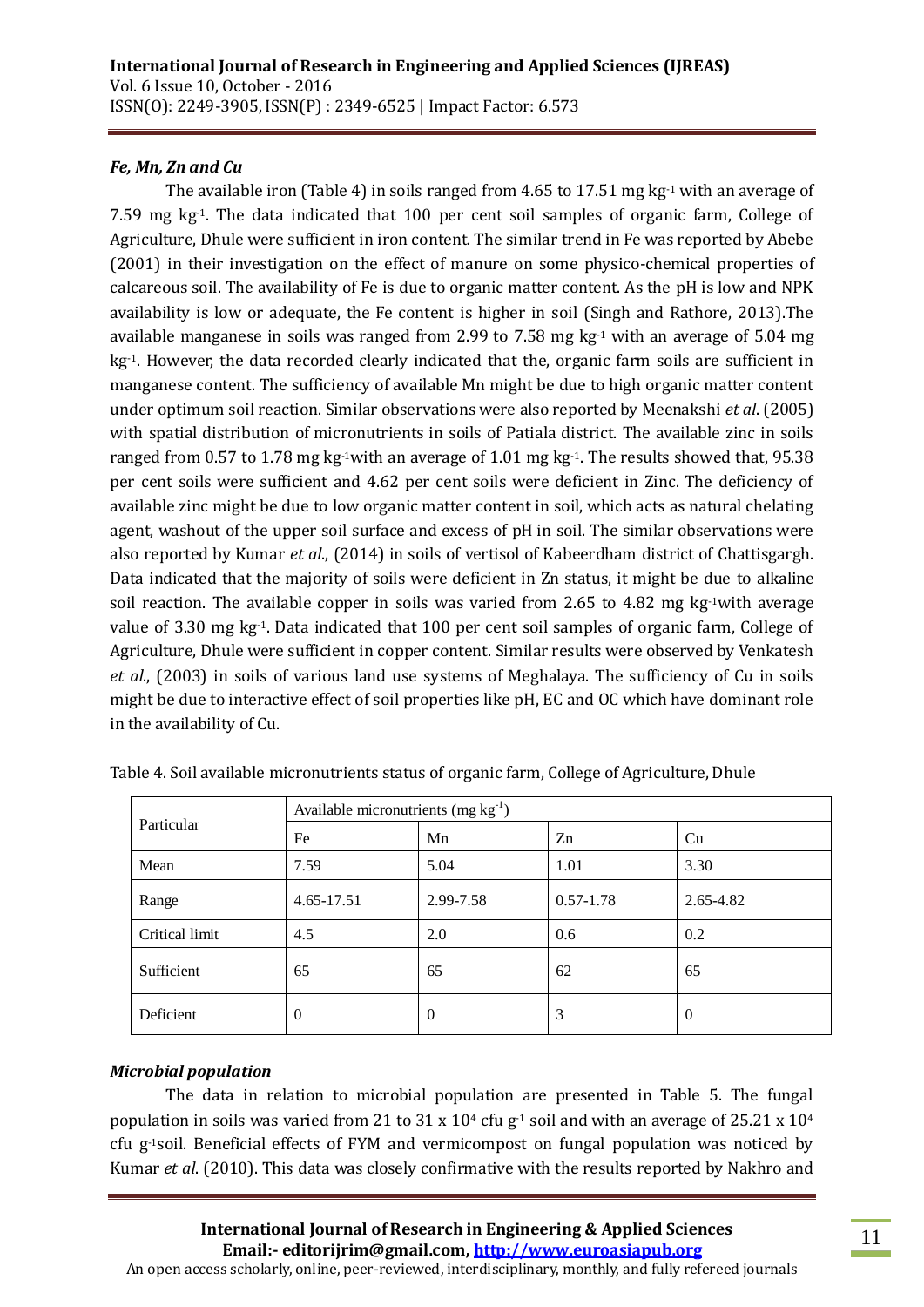Dkhar (2010) who stated that, the fungi population increased due to addition of organic amendments that might have large impact on population and activity of fungal population. The bacterial population in soils varied from 36 to 61 x  $10<sup>7</sup>$  cfu g-1soil and with an average of 47.12 x 10<sup>7</sup> cfu g-1soil. Parham *et al*. (2003) reported that the farm yard manure application promoted the growth of bacteria in soil. The addition of organic carbon through organic manures under organic farming significantly increased the bacterial population was noticed by Fraster *et al*., (1994).The actinomycetes population in soils was varied from 29 to 39 x 10<sup>6</sup> cfu g<sup>-1</sup>soil and with an average of 33.78 x  $10<sup>6</sup>$  cfu g<sup>-1</sup>soil. The results are in agreement with the findings of Krishnakumaran *et al*. (2005).

|            | Soil microbial population           |                                          |                                                          |  |  |  |
|------------|-------------------------------------|------------------------------------------|----------------------------------------------------------|--|--|--|
| Particular | Fungi (x $10^4$ cfu g $^{-1}$ soil) | <b>Bacterial</b><br>$(x 107cfu g-1soil)$ | Actinomycetes<br>(X)<br>$10^6$ cfu g <sup>-1</sup> soil) |  |  |  |
| Range      | 21-31                               | $36 - 61$                                | 29-39                                                    |  |  |  |
| Mean       | 25.21                               | 47.12                                    | 33.87                                                    |  |  |  |

Table 5. Soil microbial population in organic farm, College of Agriculture, Dhule

# *Morphological characteristics of organic soil pedon*

The data on soil morphological characteristics is summarized in Table 6. One representative profile sample was taken from organic farm for morphology study. It was revealed that the morphological characteristics of organic farm, College of Agriculture, Dhule were greatly influenced by topographic situation. All the soil series occurred on basaltic parent rock and belonged to brown to very dark gray soil colour groups. The soils on the top were black (10 YR 2/1) whereas, soils occurring on the slope and depressions were dark whitish colour (10 YR 2/2). However, there was no colour change of surface as well as subsurface horizon of organic farm. Among the soil series observed on organic farm, it showed dark brown colour which might be due to high iron and calcium carbonate contents. The black colour of (P1) might be due to clay humus complex in the predominantly montmorillonite soils. Whereas, decrease in organic matter and increase in calcareousness of soils was mainly responsible for dark brown colour in deeper horizon of series. Similar observations were recorded by Subbiah and Manickam (1992).The soil depth in organic farm, College of Agriculture, Dhule was 0 to 32 cm (organic and mineral matter), 32 to 73 cm (leaching light colour mineral material) and 73 to 110 cm (accumulation of CaCO3, clay and colloidal particles).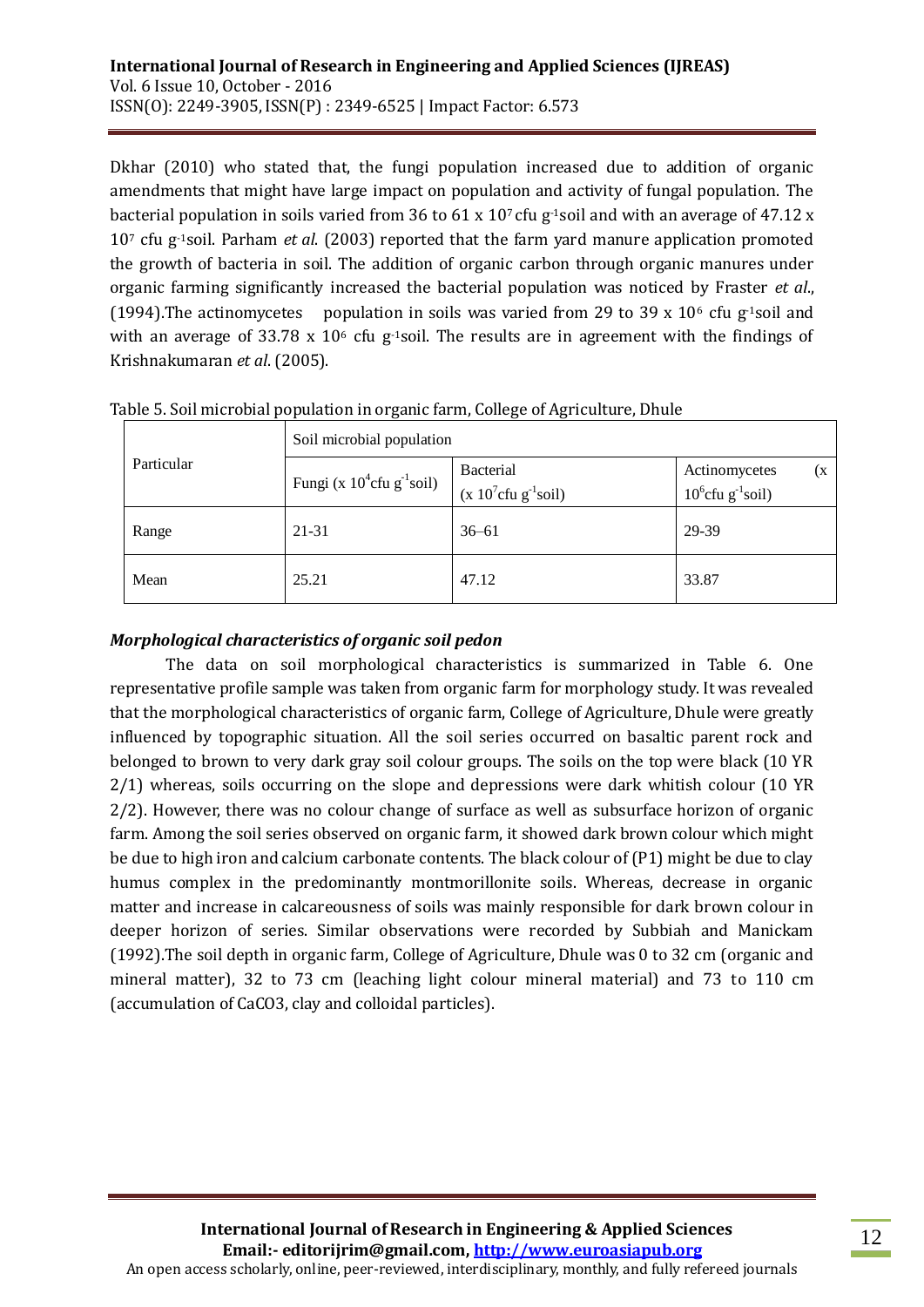|              | Duur           |           |                           |          |                                      |
|--------------|----------------|-----------|---------------------------|----------|--------------------------------------|
| <b>Block</b> | Pedon No.      | Horizon   | Depth                     | Colour   | Other special features               |
|              |                | No.       | (cm)                      |          |                                      |
| A            | P <sub>1</sub> | Ap        | $0 - 32$                  | 10YR 2/1 | slickensides, 1-2 cm<br>Intersecting |
|              |                | <b>Bw</b> | $32 - 73$                 | 10YR 2/1 | wide cracks upto100 cm depth         |
|              |                | Bc        | 73-110                    | 10YR 2/2 | during dryperiod, shiny pressure     |
|              |                |           |                           |          | faces.                               |
|              |                | C         | Weathered parent material |          |                                      |
|              |                |           |                           |          |                                      |

Table 6. Morphological characteristics of soil pedons of organic farm College of Agriculture,

### **Conclusion**

Dhule

Before start of the organic farming at College of Agriculture, Dhule, the soil available N and P were found in low category while, available K was in moderately high category. The soil was deficient in available sulphur and zinc content. However, availability of these nutrients were increased under organic farming. Soils of organic farming were found neutral to slightly alkaline and non-saline in nature while, moderate to moderately high in organic carbon and low to moderately high in calcium carbonate content. The available N, P and K content in organic soils were found very low to moderate, low to moderately high categories and high category, respectively. Exchangeable Ca and Mg, available S, available Fe, Mn and Cu contents were found sufficient in these soils. However, 4.62 per cent soils were deficient in Zn in least soil sample. The soil microbial population viz., fungi, bacteria and actinomycetes were found enhanced under organic soils. Holistic survey and precise use of analytical techniques in this investigation have enabled the investigator to come out with organic farm. The use of GPS-GIS based technique for soil sampling is new land mark, which will enable the further researchers and university officials to monitor the changes in organic soil fertility status for years to come. However, in future there is need to maintain this fertility status of organic soil for sustainable agriculture.

# **References**

- Abebe, G. 2001. Effect of manure on some physico-chemical properties of calcareous soil, yield and quality of cowpea [Vigna unguiculata (L.) Walp. Under greenhouse conditions. M.Sc. thesis, submitted to University of Jordan, Amman, Jordan. pp. 234-241.
- Allison, L. E. and Moodie, C. D. 1965. Carbonate in methods of soil analysis. Chemical and microbiological properties. Part-II, Black C.A. (Ed.). America. Soc. Agron. Inc. Madison, Wisconsin, USA. pp. 1387-1388.
- Babalad, H. B., Kamble, A. S., Bhat, S. N., Patil, R. K., Math, K. K., Geeta Shiranali and Palakappa, M. G. 2009. Sustanable groundnut production through organic approach. J. Oilseeds Res. (26):365-367.
- Barker, A. V. 1997. Composition and use of composts. In JE Rechcigl and HC MacKinnon (eds.) Agricultural use of by-products and wastes. ACS Symposium Series 668. ACS, Washington DC, USA, pp. 140-162.
- Dhamak, A. L., Meshram, N. A. and Waikar, S. L. 2014. Identification of major soil nutritional constraints in vertisol, inceptisol and entisol from Ambajogai tahsil of Beed district. J. Res.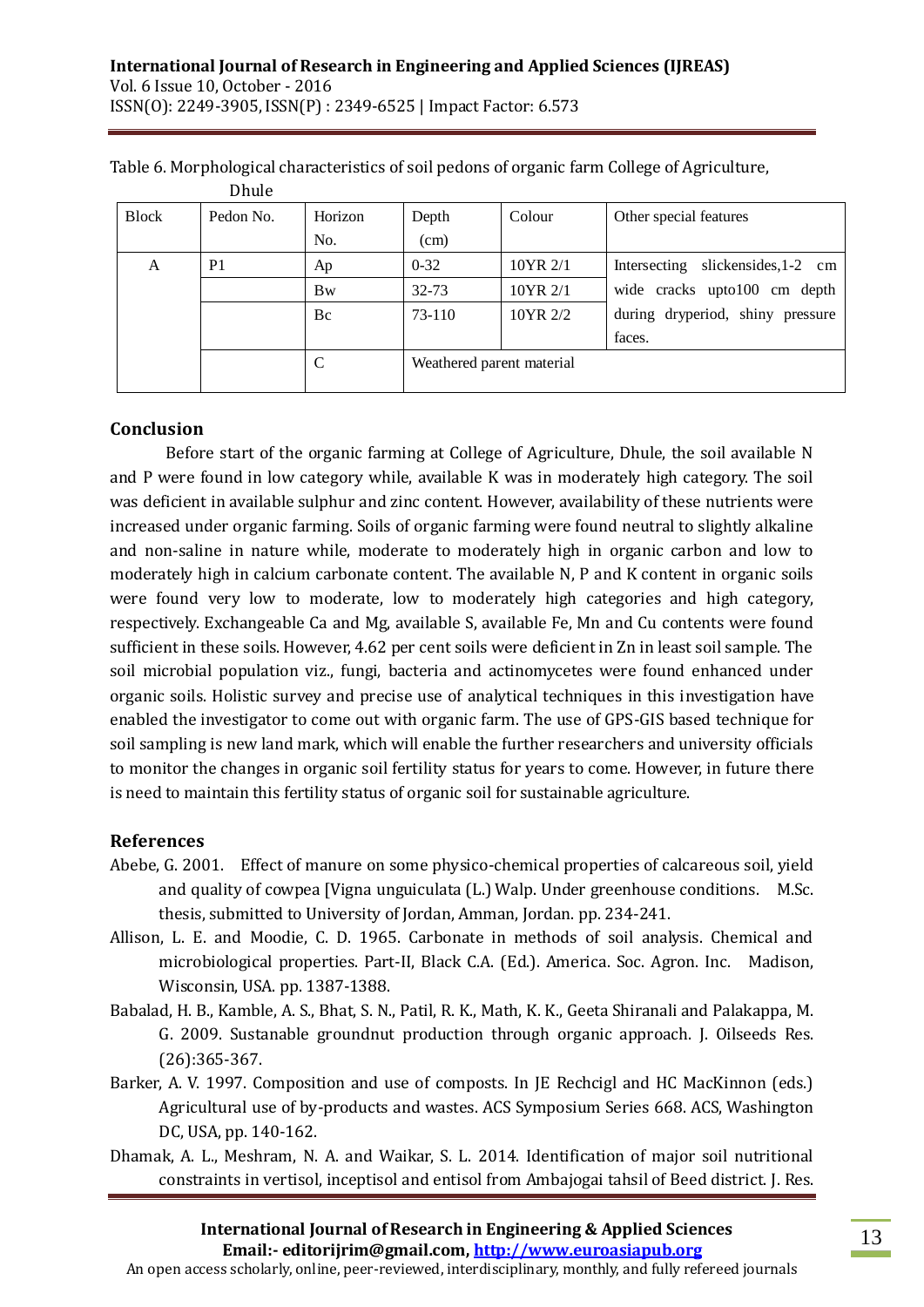Agric. and Ani. Sci., 2(10): 35-39.

Dhingra, O. D. and Sinclair. J. B. 1993. Basic Plant Pathology Methods, CBS Pub, New Delhi.

- Durgude, A. G. 1999. Morphology, characterization, classification and mapping of salt affected soils of Central Campus, Research Farms, Mahatma Phule Krishi Vidyapeeth, Rahuri. Ph.D. Thesis submitted to MPKV, Rahuri (M.S.) India.
- Fraster, P. M., Haynes, R. J. and Williams. P. H. 1994. Effect of pasture improvement and intensive cultivation on microbial biomass enzyme activities and composition and size of earthworm population. Biol. Fert. Soil. (17): 185-190.
- Hoffman, W. M. and Shapiro, H. 1954. Some observation on the Versenate Method for calcium and magnesium in agril. Liming material. J. Assoc. off. Agric. Chem., 37: 966-971.
- Ibanez Asensio S, Marqués Mateu A, Moreno Ramón H, and Balasch S. 2013. Statistical relationships between soil colour and soil attributes in semiarid areas. Biosyst. Eng. (116): 120–129.
- Jackson, M. L. 1973. Soil Chemical Analysis, Prentice Hall of India. Pvt. Ltd. New Delhi. pp. 498.
- Jat, J. R. and Yadav, B. L. 2006. Different forms of sulphur and their relationship with properties of Entisols of Jaipur District (Rajasthan) Under Mustard cultivation. J. Indian Soc. Soil Sci. 54(2): 208-212.
- Kumar, R., Srivastav, S., Srivastav, M. and Sinha, A. 2010. Effect of organic amendments on soil microflora. Asian J. Plant Pathology. 4(2): 73-81.
- Kumar, P., Kumar, A., Dhyani, B. P., Kumar, P., Shahi, U. P., Singh, S. P., Kumar, R., Kumar, Y., Kumar, A. and Raizada, S. 2014. Soil fertility status in vertisoil of Kabeerdham district of Chattisgargh, India. Afr. J. Agric. Res., 8(14): 1209-1217.
- Krishnakumaran, S., Saravanan, A., Natarajan, S. K., Veerabadran, V. and Mali, S. 2005. Microbial population and enzymatic activity as influenced by organic farming. J. Agril. Biol. Sci. 1(1): 85-88.
- Lakum, Y. C., Patel, S. H. and Mehta, P. V. 2011. Reducing fertilizer requirement with the use of biofertilizer in summer pearl millet. Asian Soil. Sci. 3(1): 63-70.
- Lindsay, W. L. and Norvell, W. A. 1978. Development of DTPA soil test of Zn, Fe, Mn and Cu. Soil Sci. Soc. America. J. (42): 421-428.
- Meenakshi, Tur. N. S., Nayyarl, V. K., Sharma, P. K. and Sood, A. K., 2005. Spatial distribution of micronutrients in soils of Patiala district - A GIS approach. J. Indian Soc. Soil Sci. 53(3): 324-329.
- Nakhro, N. and Dkhar, M. S. 2010. Impact of organic and inorganic fertilizer on microbial populations and biomass carbon in paddy field soil. J. Agron. 9 (3): 102-110.
- Nelson, D. W. and Sommer, L. E. 1982. Total carbon and organic matter. Methods of soil analysis part-II. Page, A.L. (Ed.). Agron. Mono. No. 9 American. Soc. Agron. Madison, Wisconsin. pp. 203-211.
- Okur, N., Altindisli, A. and Cengel, M. 2009. Microbial biomass and enzyme activity in vineyard soils under organic and conventional farming systems. Turk J. Agric. (33):413-423.
- Parham, J. A., Deng, S. P., Da, H. N. and Raun, W. R. 2003. Long term cattle manure application in soil: Effect on soil microbial population and community strength. Biol. fert. Soil, 38:209-215.